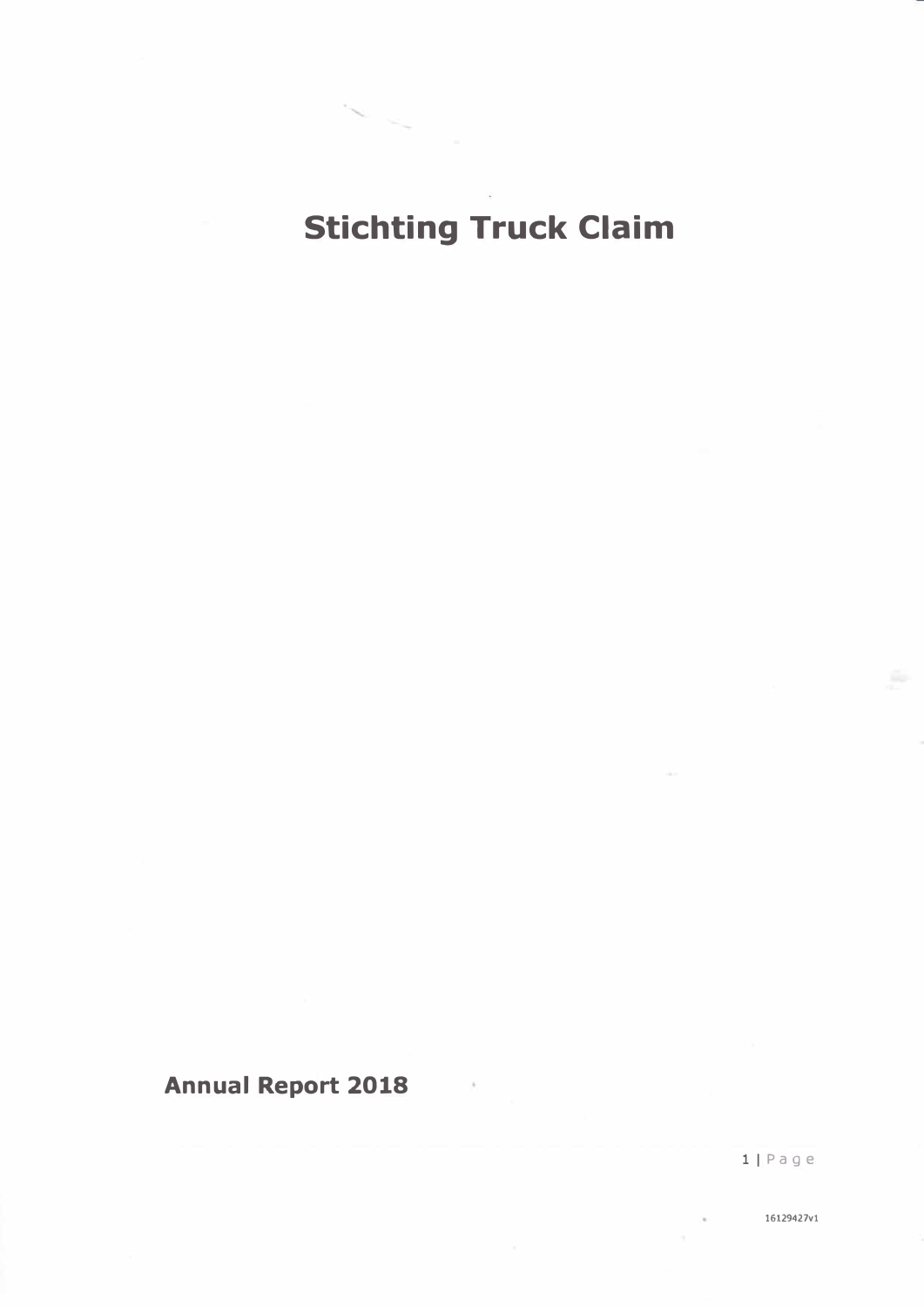## **Table of Contents**

 $\mathcal{R}$ 

 $\sim$   $\sim$   $^{-1}$ 

 $\langle \Psi \rangle$ 

à.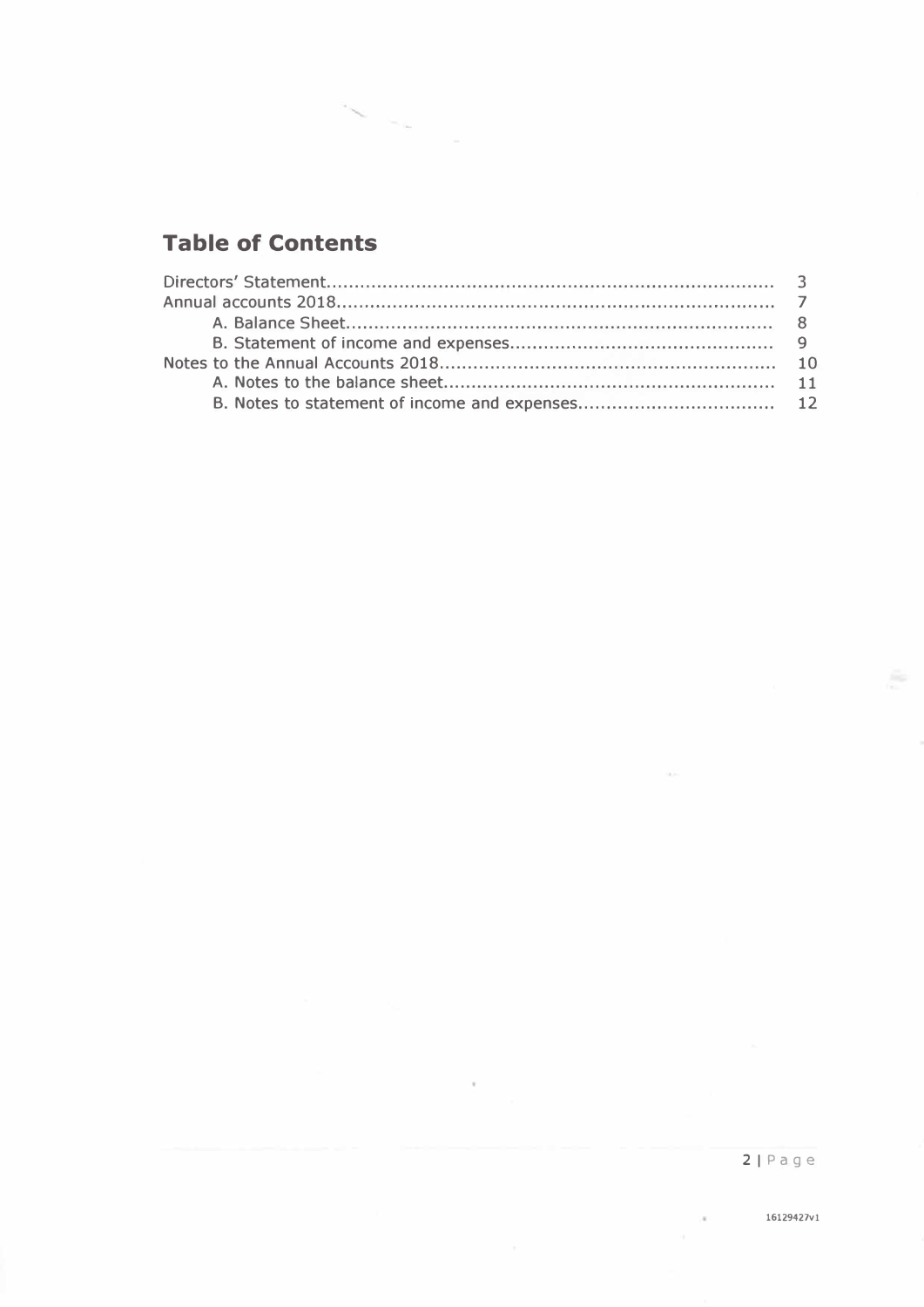### **Directors' Statement**

#### *Mission*

Stichting Truck Claim is a non-profit Dutch foundation with its registered seat in Rotterdam, the Netherlands.

#### *Representation*

The foundation represents the interests of professional users, being transport companies that have bought or leased one or more trucks or truck combinations in the period 1997- 2011, and have paid too much for the purchase or lease of these trucks or truck combinations, and are not engaged in any civil proceedings against one or more truck manufacturers in connection with the cartel.

#### *Obiective and approach*

The foundation was incorporated on 1 December 2016 to recoup the damages that have been incurred by trucking companies as a result of the truck cartel. The foundation intends to obtain redress for these affected companies from the truck manufacturers in two ways:

- Settlement The objectives of the foundation are drafted in light of the primary goal of concluding a fair and reasonable solution for all involved parties by means of reaching a collective settlement.
- Litigation If (one or multiple) truck manufacturer(s) would not be willing to pursue an out of court solution the Dutch legal system enables the foundation to litigate on the merits of the case in the Netherlands.

By virtue of its articles of association the foundation is allowed to collect claims of affected companies and subsequently file one or more lawsuits in order to obtain redress for these companies.

#### *Governance*

#### *Management Board*

The foundation is governed and represented by the management board. The management board is responsible for the strategy, financial policy and day-to-day business of the foundation. In 2018, the management board consisted of Mr Cornelis den Ouden. The foundation is currently looking for opportunities to further expand the management board.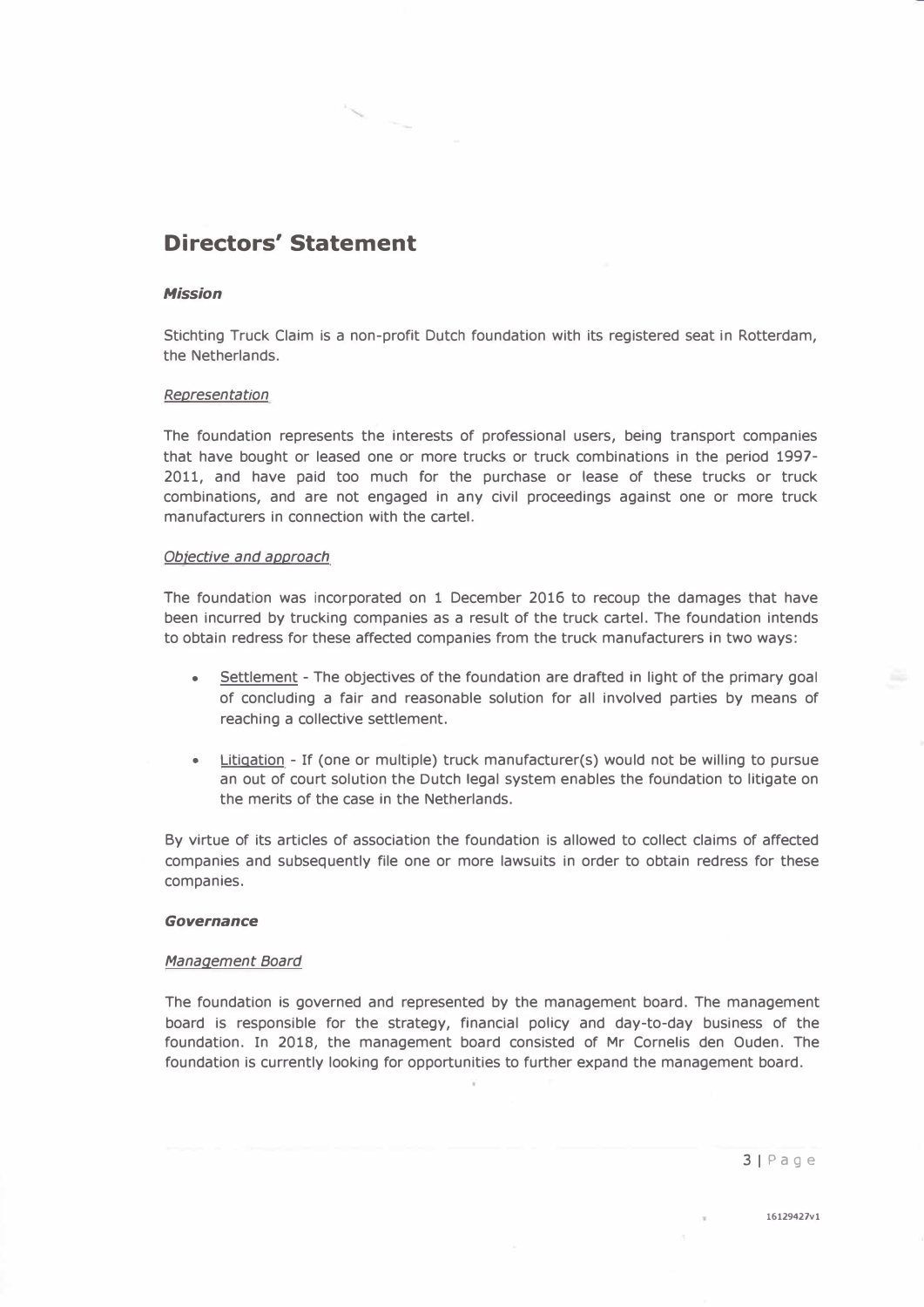#### *Supervisory Board*

The articles of the foundation allow the possibility to install a supervisory board to supervise the foundation's management board and the general course of affairs and business of the foundation. The foundation expects to install a supervisory board in the course of next year.

#### *Case Background*

On 19 July 2016, the European Commission (EC) found that **MAN,** Volvo/Renault, Daimler, Iveco, and DAF breached EU Antitrust rules. On 27 September 2017 the EC issued a press release informing that it had also concluded that Scania participated in the cartel.

The truck manufacturers were involved in prohibited collusion on truck pricing and on passing on the costs of compliance with stricter emission rules for a period of about 14 years. The five Truck Manufacturers listed in the decision acknowledged their liability for the cartel and reached a settlement with the EC. Scania chose not to cooperate with the EC during the investigation, but was fined in a later stage. Volkswagen's MAN escaped a fine since they applied for leniency and revealed the existence of the cartel.

#### *The EC decision*

The EC found that the anticompetitive behavior of the truck manufacturers was related to (at least):

- coordinating prices at "gross list" level for medium (6-16 tons) and heavy (>16 tons) trucks in the EEA;
- the timing for the introduction of emission technologies for medium and heavy trucks to comply with the increasingly strict European emissions standards (from Euro III through to the currently applicable Euro VI); and
- the passing on to customers of the costs for the emissions technologies required to comply with the increasingly strict European emissions standards (from Euro III through to the currently applicable Euro VI).

#### *Scope and period*

The infringement covered the entire European Economic Area (EEA), including the UK, and lasted about 14 years - roughly from 1997 until January 2011 - when the EC carried out unannounced inspections of the firms.

#### *Affected companies*

The truck cartel has affected a significant number of haulers operating in Europe, together with companies which have their own fleets. These are businesses which purchased medium and heavy duty trucks from **MAN,** Volvo/Renault, Daimler, Iveco and/or DAF between 17 January 1997 and 20 September 2010 **(MAN)** /18 January 2011 (others). It is clear from a EC press release of 17 September 2017 that Scania also participated in the cartel.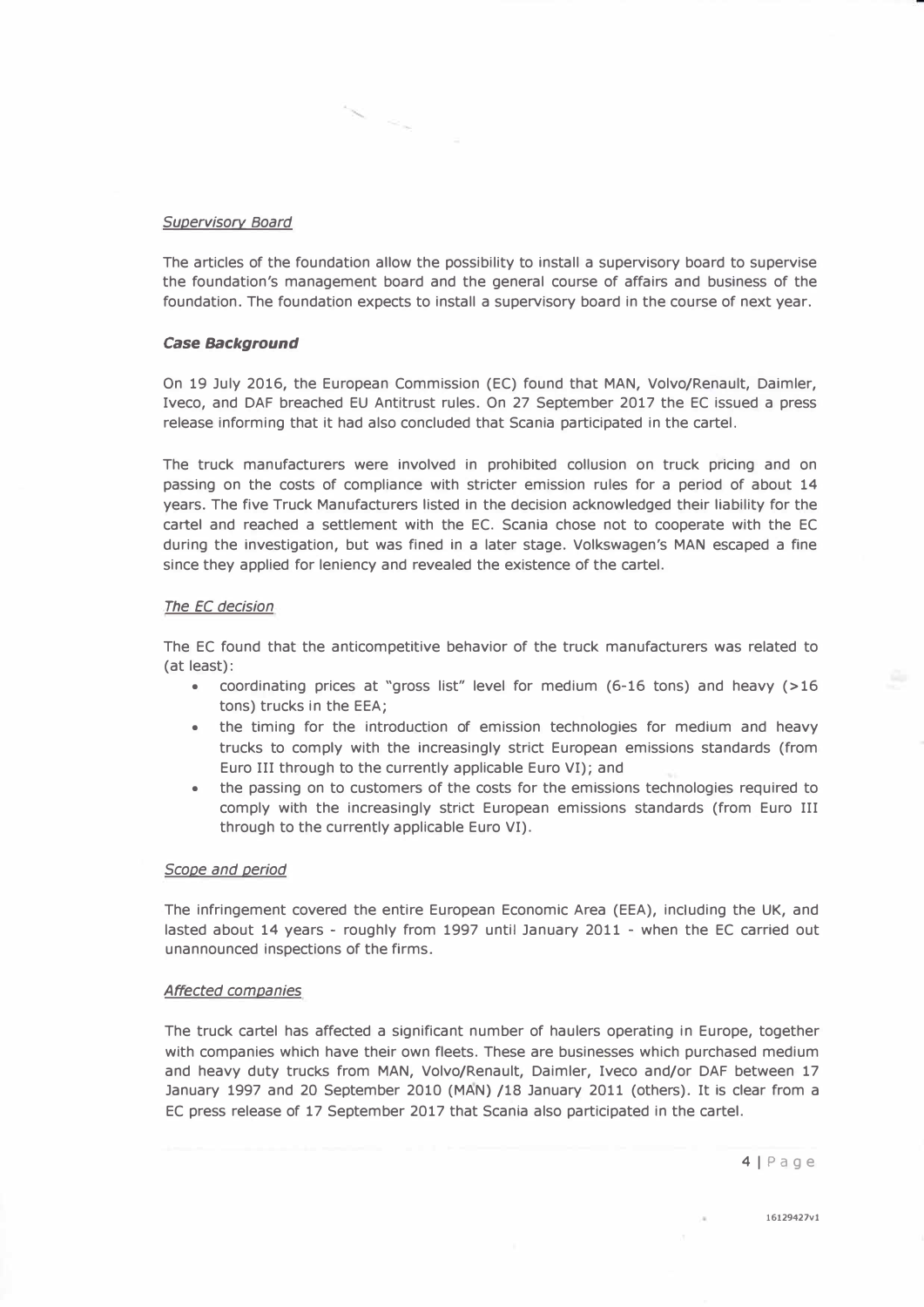By virtue of its articles of association, the foundation represents the interests of all the affected companies.

#### *Actions of the foundation during the year 2018*

The year 2018 has been the second financial year since the incorporation of the foundation on 1 December 2016.

#### *Book building*

Since its incorporation, the foundation has built a portfolio of affected companies in multiple European jurisdictions, thereby focusing on SME companies. This multi-jurisdiction approach allows the foundation to bundle damage claims and data relating to the same infringement.

#### *Legal partners*

The foundation has concluded partnerships with organizations from local jurisdictions to help the foundation with (the collection of) claims in the start-up phase. Partners of the foundation provide multiple services, such as:

- rendering general advice and expertise to the foundation with respect to relevant aspects of law within the partner's jurisdiction;
- operating as a local contact for local victims, other relevant interest groups and the media;
- securing active support of victims that become a participant in the foundation; and
- promoting of the Foundation and its efforts within the certain jurisdiction.

#### *Litigation on the merits*

The foundation will bundle multiple claims and consequently file one (or multiple) joint lawsuit(s). Litigation will be done on a Power of Attorney basis so that participants remain the owner of their claim. The terms and conditions of the participation are laid down in a Participation Agreement. The foundation issued the writ of summons in July 2019; the proceedings will start in the beginning of 2020.

#### *Selection economic expert*

The foundation has organized a private tender and selected an economic expert that will be calculating the overcharge for trucking companies that participate in the initiative of the foundation.

The economic experts will draft an economic report that will serve as a basis for the participants' claims in the aforementioned litigation.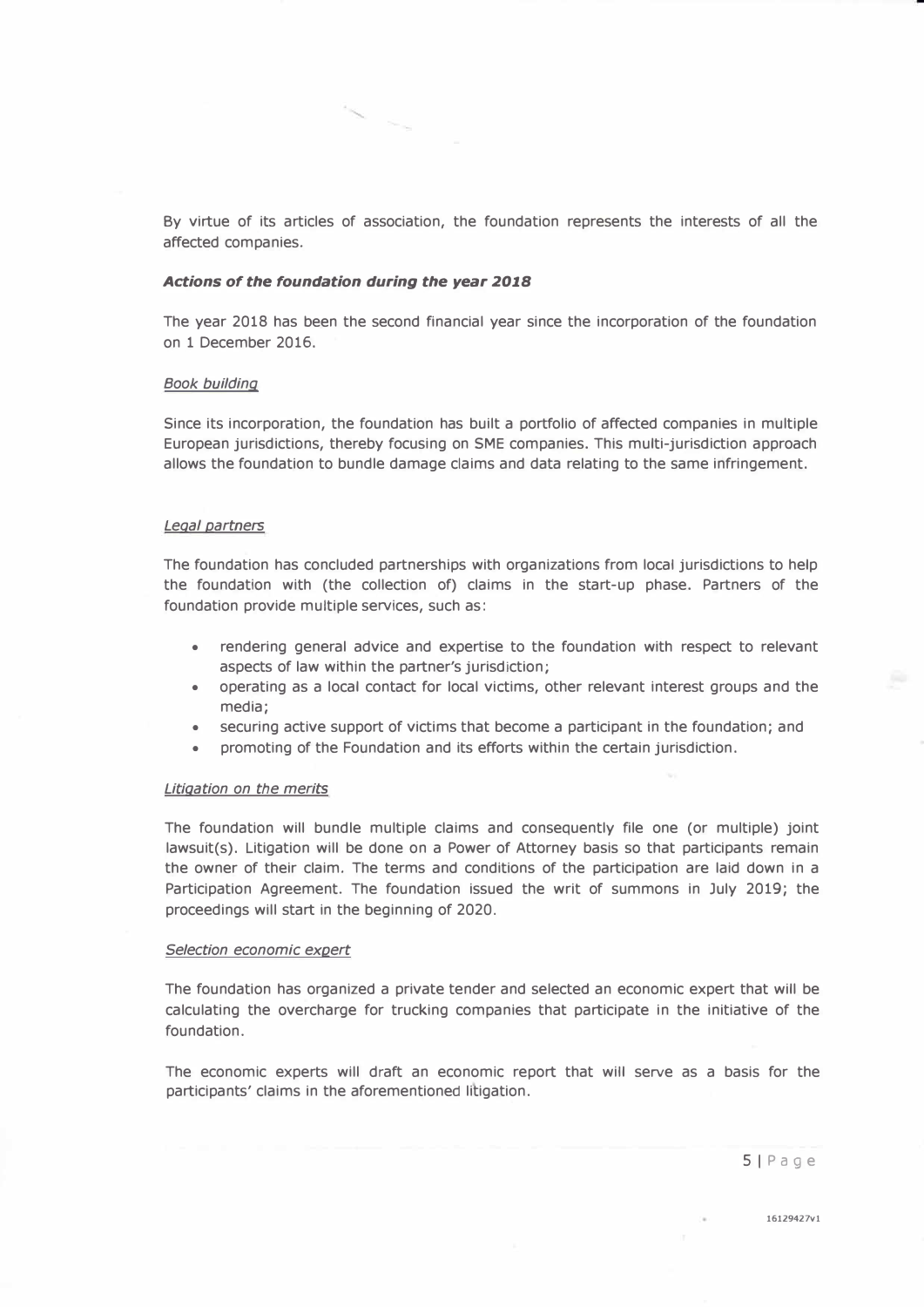#### *Financials*

The foundation follows a strict "no-cure-no-pay" arrangement with its participants. Car owners can join the foundation completely free of charge. All costs (including legal costs) will be borne by the foundation, for which it has obtained external funding. In return, the foundation deducts a certain percentage of the settlement amount (if aggrieved companies settle their claim via the foundation) or from the compensation amount that has been obtained in court (in case of successful litigation on the merits). This is 20% of the compensation amount after successfully litigating individual claims and 15% of the settlement amount after a voluntarily settlement.

The foundation is initially funded by private net-worth individuals. The foundation obtained additional funding by a professional third party funder in April 2019.

The foundation has regularly corresponded with the tax authorities regarding its tax obligations. So far the tax authorities concluded that the foundation is able to deduct VAT.

#### *Meetings*

The management board, the legal counsel and the financiers of the foundation regularly consulted each other via email, phone and have held physical meetings. The conversations and messages focused on the foundation's strategy, the governance, the financial affairs of the foundation, and the general course of affairs around the truck cartel case.

#### *Information and communication*

The foundation has developed an international platform where participants can simply register and upload the necessary data.

The claim platform is assessable for participants through the website of the Foundation: www.truckclaim.org. The claim platform provides a structured and safe way to information that is needed to fully register with the foundation. The trucking companies on their end will be able to monitor the registration process from their personal account.

The webpage is particularly focused on the international market and allows an easy registration for trucking companies.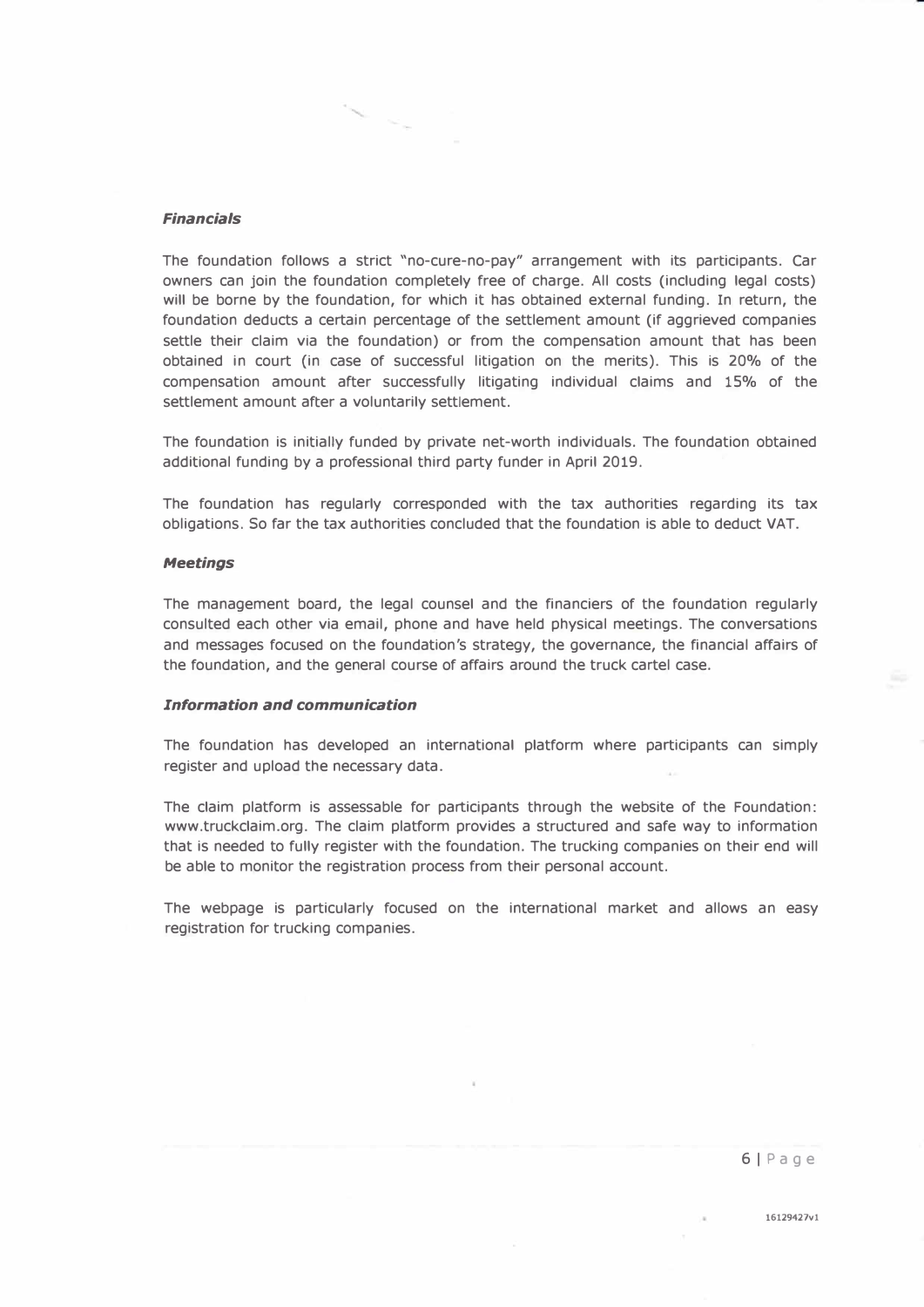**Annual Accounts 2018** 

 $\sim$   $-$ 

 $\alpha$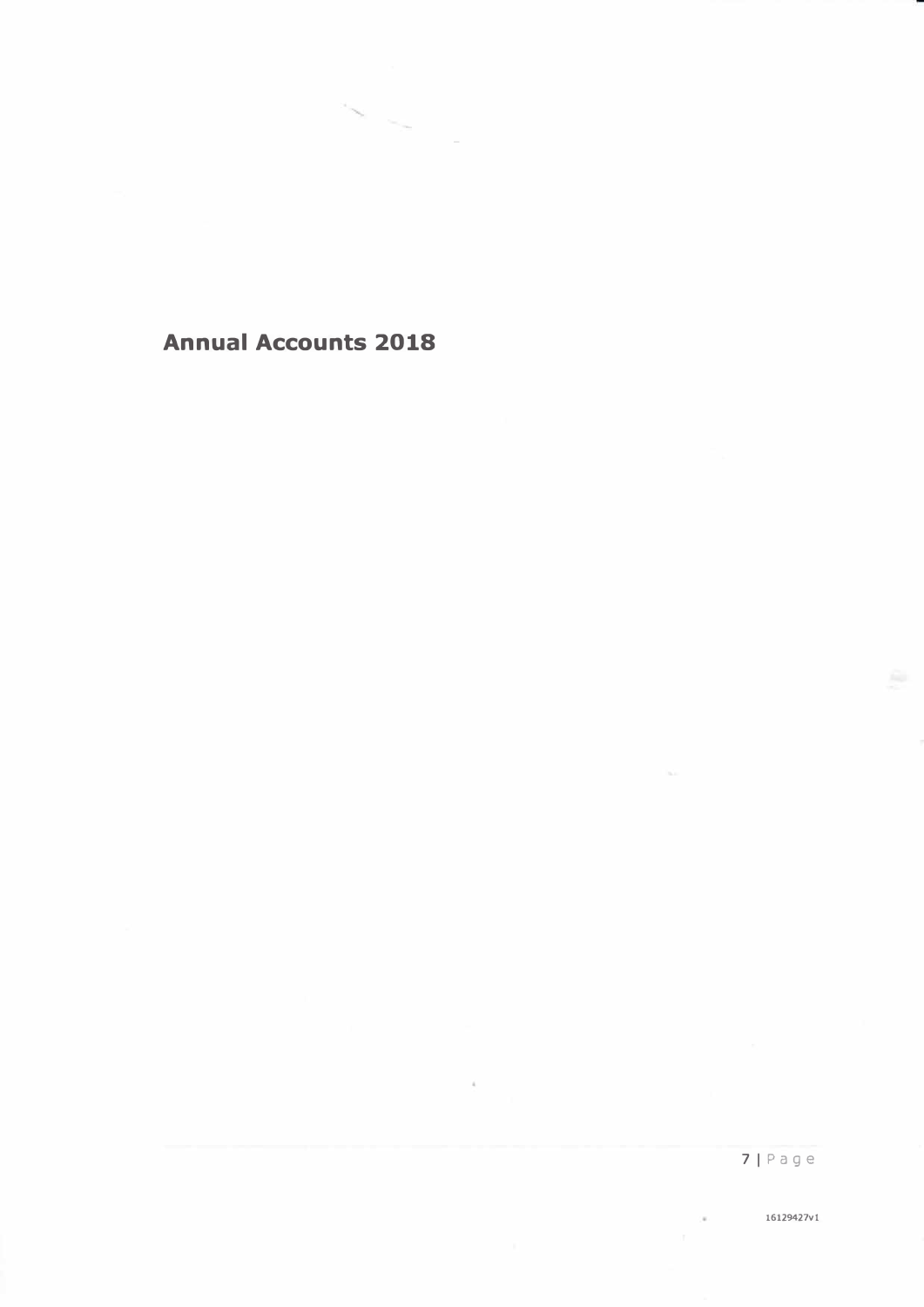### **A. Balance Sheet**

 $\label{eq:1} \sum_{\alpha\in\mathbb{Z}}\left|\sum_{\alpha\in\mathbb{Z}}\alpha\right|_{\alpha,\alpha}$ 

|                                          |   | 31.12.2018 |            | 31.12.2017 |
|------------------------------------------|---|------------|------------|------------|
| <b>FIXED ASSETS</b>                      |   |            |            |            |
| Intangible fixed assets                  |   | $-1$       |            | ند ب       |
| Tangible fixed assets                    |   | $-1$       |            |            |
|                                          |   |            |            |            |
| <b>CURRENT ASSETS</b>                    |   |            |            |            |
| Inventories                              |   | $- -$      |            |            |
| Receivables                              | € | 46,671 €   |            | 36,969     |
| Cash and bank balances                   | € | 161,551    | $\epsilon$ | 123,886    |
|                                          |   |            |            |            |
| <b>CURRENT LIABILITIES</b>               |   |            |            |            |
| Creditors                                | € | 80,180 €   |            | 36,969     |
| <b>Accrued liabilities</b>               | € | 84,200     | €          | 56,578     |
|                                          |   |            |            |            |
| Current assets minus current liabilities | € | 43,842 €   |            | 67,308     |
|                                          |   |            |            |            |
| Assets minus current liabilities         | € | 43,842 €   |            | 67,308     |
|                                          |   |            |            |            |
| <b>EQUITY</b>                            | € | 43,842     | €          | 67,308     |

 $\sim$   $\sim$ 

**16129427vl** 

 $\geq 0$  .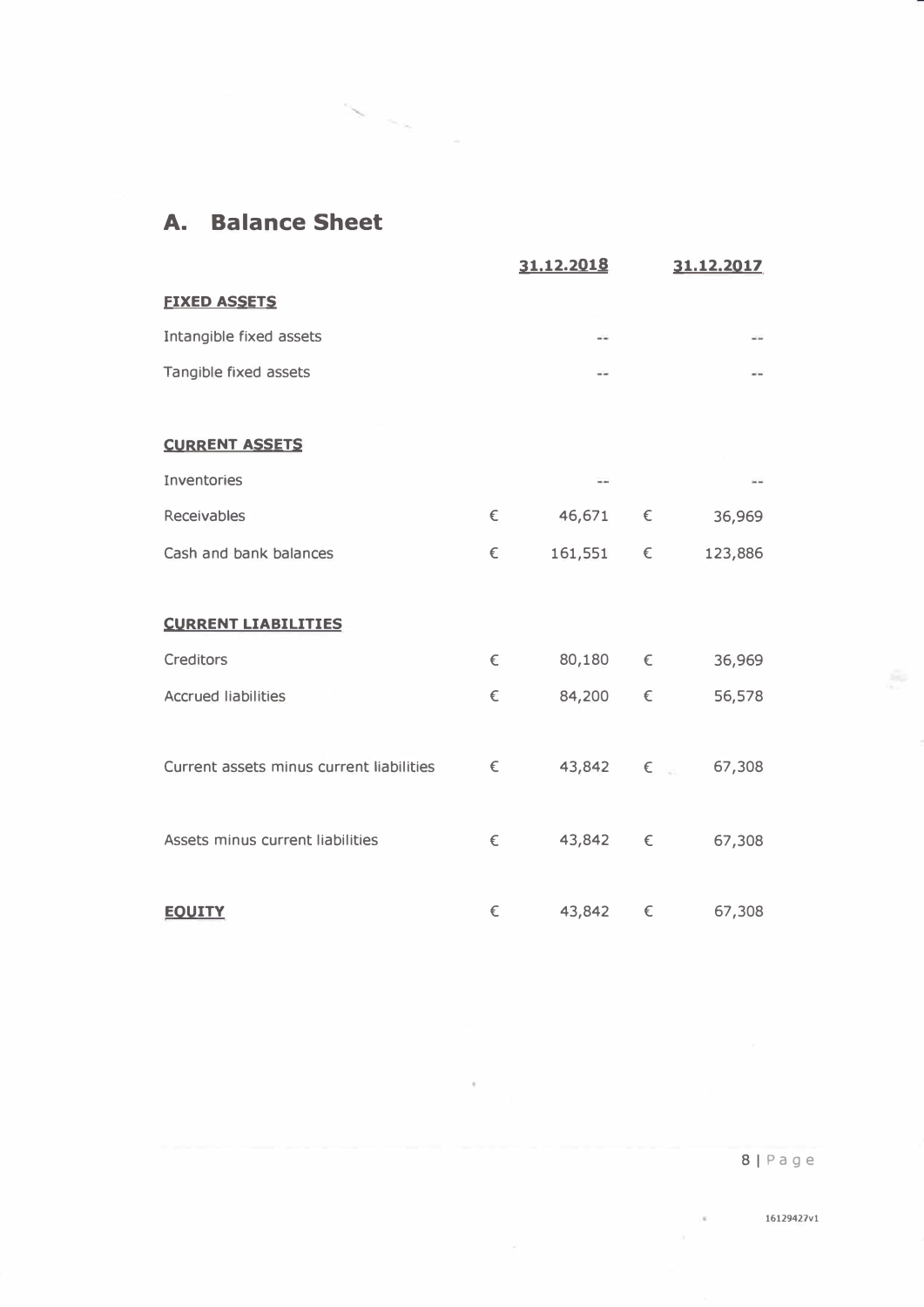|            | 2018        |                         | 2017                                                                                                     |
|------------|-------------|-------------------------|----------------------------------------------------------------------------------------------------------|
|            |             |                         |                                                                                                          |
| €          |             |                         | $\circ$                                                                                                  |
|            |             |                         |                                                                                                          |
| $\epsilon$ | $\mathbf 0$ | $\epsilon$              | $\mathbf 0$                                                                                              |
|            |             |                         |                                                                                                          |
|            |             |                         |                                                                                                          |
|            | 108,764     |                         | 214,010                                                                                                  |
| €          |             | $\epsilon$              | 4,123                                                                                                    |
| $\in$      |             | $\epsilon$              | 14,559                                                                                                   |
|            |             |                         |                                                                                                          |
| €          |             |                         | 232,692                                                                                                  |
|            |             |                         |                                                                                                          |
|            |             |                         | (232, 692)                                                                                               |
|            |             |                         | $\mathbf 0$                                                                                              |
|            |             |                         |                                                                                                          |
| €          |             | $\epsilon$              | (232, 692)                                                                                               |
|            | €           | $\epsilon$<br>$\bullet$ | $0 \in$<br>8,838<br>155,864<br>273,466 €<br>$(273, 466)$ $\qquad \qquad \in$<br>$\epsilon$<br>(273, 466) |

 $\overline{\mathcal{L}}$ 

## **B. Statement of Income and Expenses**

 $\bar{\rm{O}}$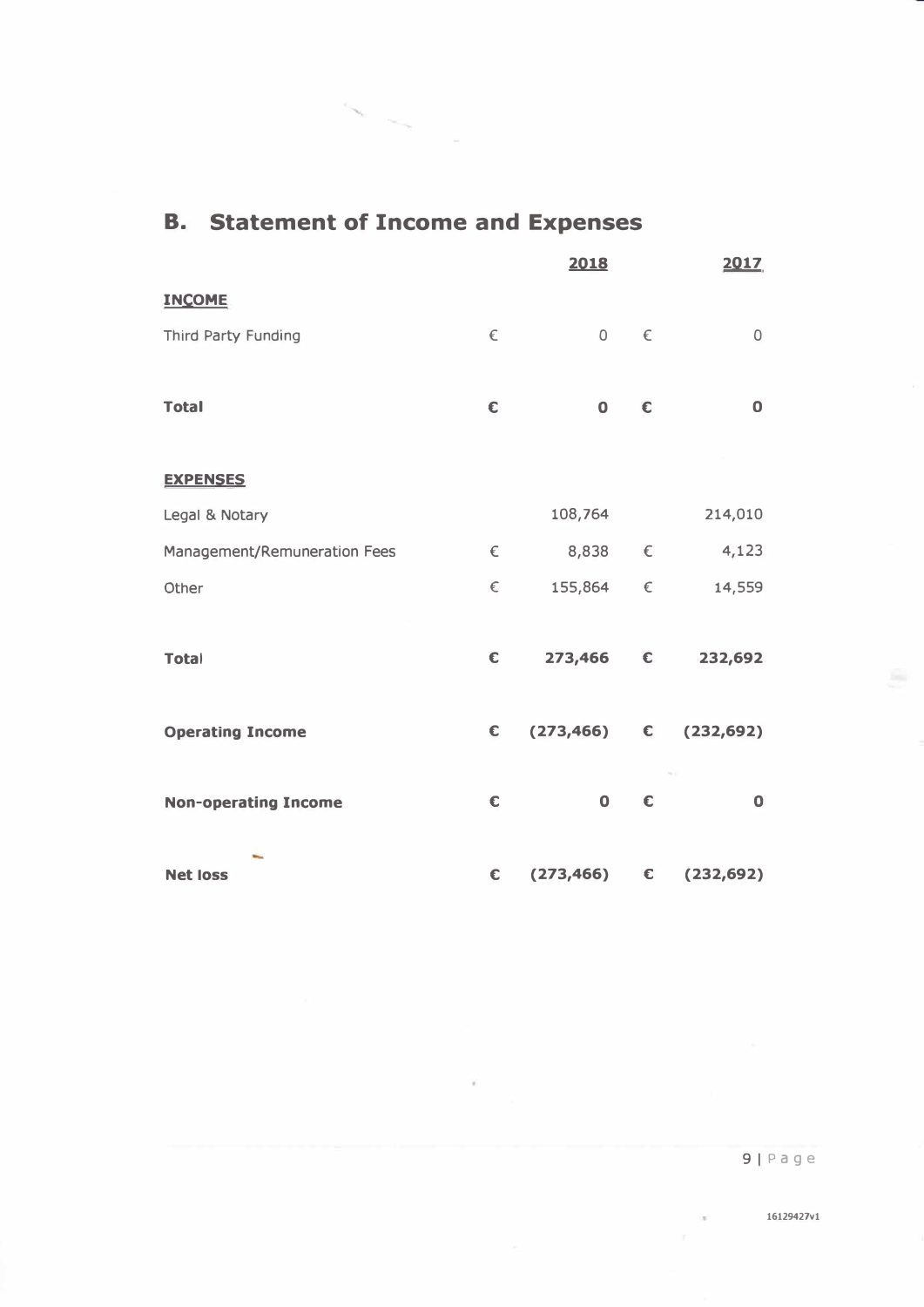### **Notes to the Annual Accounts 2018**

÷.

 $\sim$ 

 $\mu$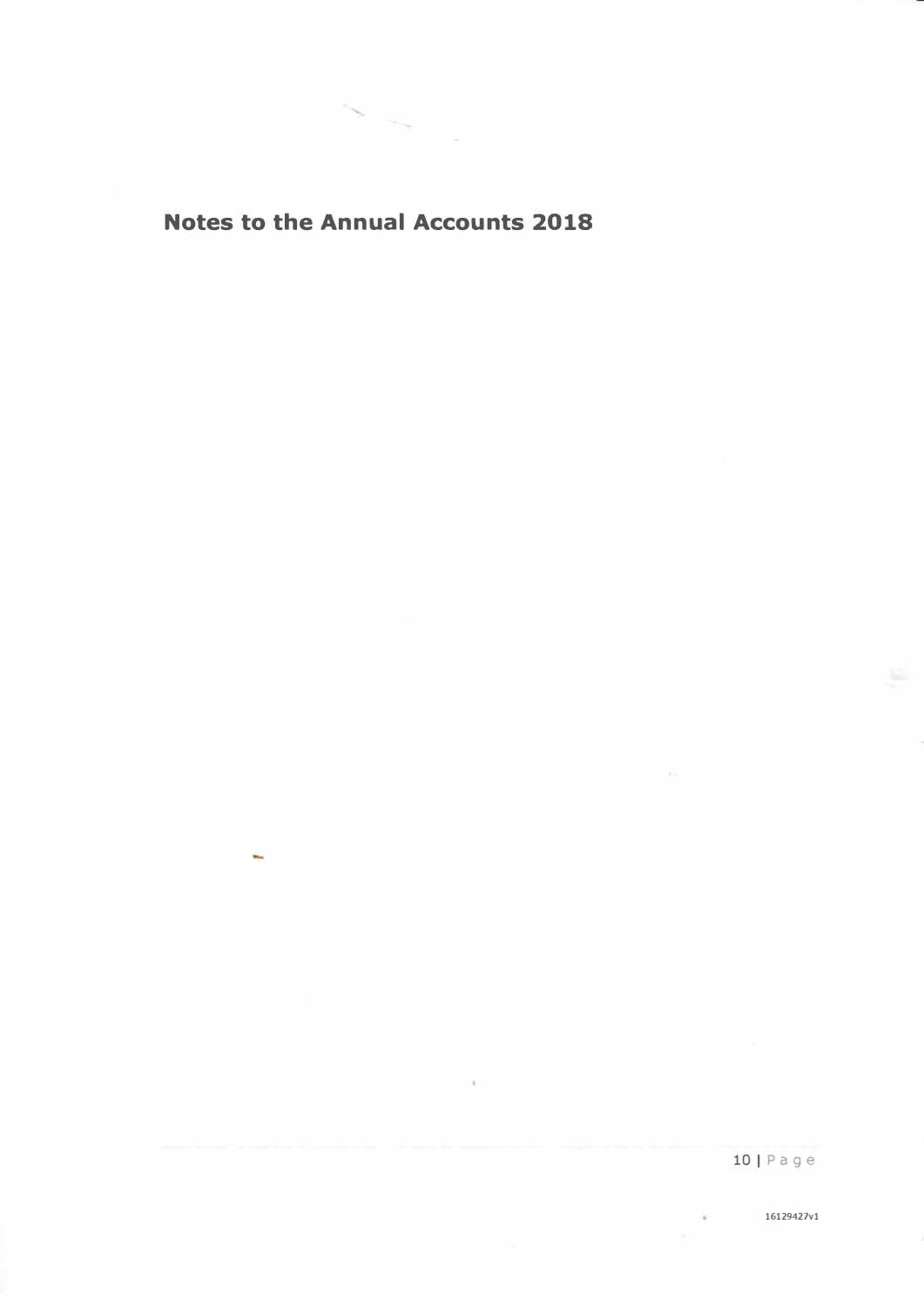### **A. Notes to the Balance Sheet**

#### **BALANCE SHEET VALUATION POLICIES**

#### **General**

Stichting Truck Claim is a Dutch non-profit foundation and represents the interests of European Trucking Companies that suffered damage as a result of the Truck Cartel.

Valuation of assets and liabilities and determination of the result take place under the historical cost convention.

Unless mentioned otherwise at the relevant principle for the specific balance sheet item, assets and liabilities are presented at face value.

#### **Receivables**

Upon initial recognition the receivables are recorded at the fair value and subsequently valued at the amortized cost. The fair value and amortized cost equal the face value. Provisions deemed necessary for doubtful accounts are deducted. These provisions are determined by individual assessment of the receivables.

#### **Cash and cash equivalents**

Cash and cash equivalents are valued at nominal value and, insofar as not stated otherwise, are at the free disposal of the company.

#### **Current liabilities**

Current liabilities concern debts with a term of less than one year. Upon initial recognition the current. liabilities are recorded at the fair value and subsequently valued at the amortized cost.

#### **Equity**

The equity is the actual funding up to 31 December 2018 minus the expenses made up to and including 31 December 2018. Additional funding is guaranteed by the additional funding acquired in April 2019.